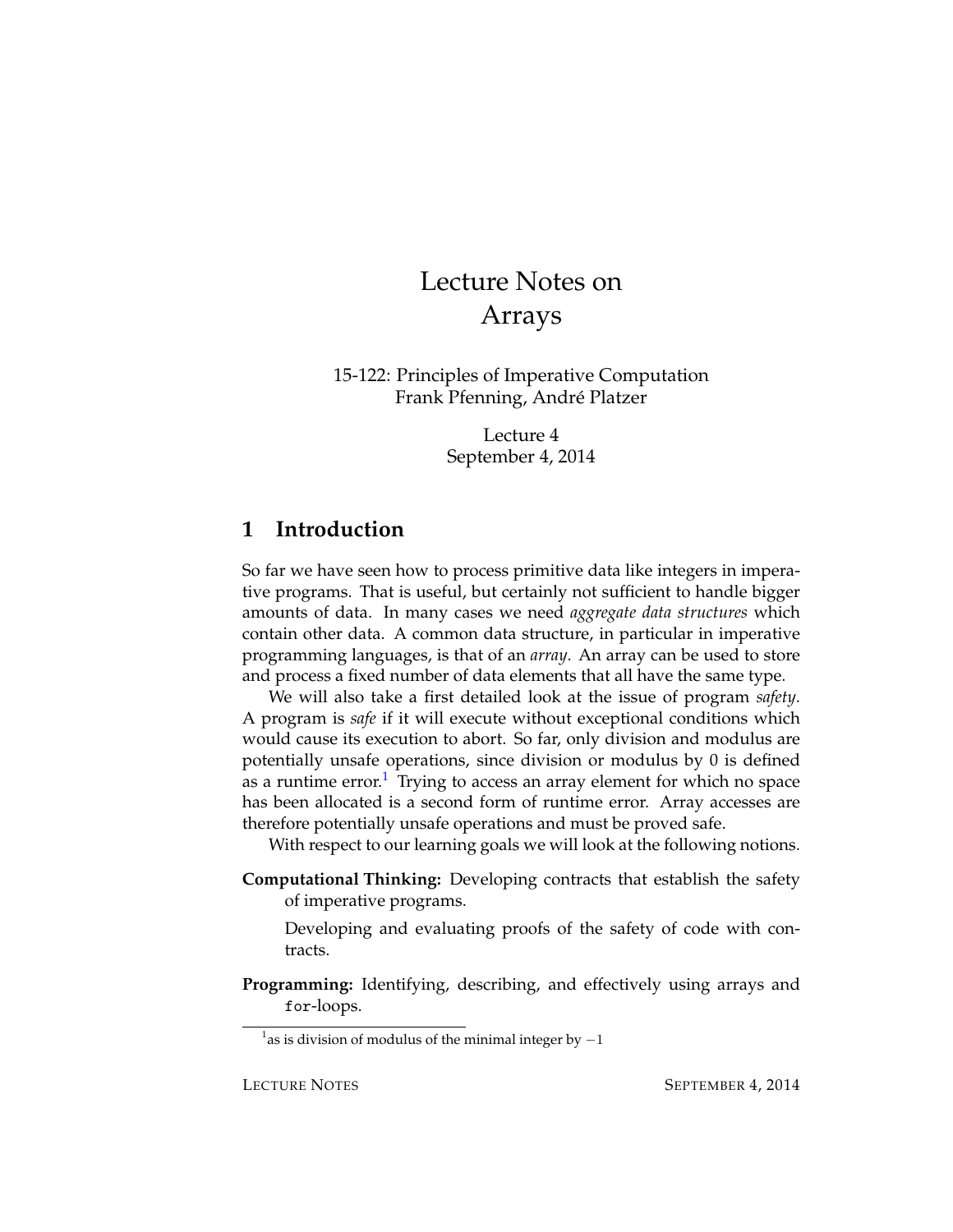In lecture, we only discussed a smaller example of programming with arrays, so some of the material here is a slightly more complex illustration of how to use for loops and loop invariants when working with arrays.

### **2 Using Arrays**

When t is a type, then  $t[$ ] is the type of an array with elements of type t. Note that t is arbitrary: we can have an array of integers (int []), and an array of booleans (bool  $[]$ ) or an array of arrays of characters (char $[]$  $[]$ ). This syntax for the type of arrays is like Java, but is a minor departure from C, as we will see later in class.

Each array has a fixed size, and it must be explicitly allocated using the expression alloc\_array(t, n). Here t is the type of the array elements, and  $n$  is their number. With this operation, C0 will reserve a piece of memory with *n* elements, each having type  $t$ . Let's try in coin:

```
% coin
C0 interpreter (coin) 0.3.2 'Nickel'
Type '#help' for help or '#quit' to exit.
\left[-\right] int[] A = alloc_array(int, 10);
A is 0x603A50 (int[] with 10 elements)
--
```
The result may be surprising: A is an array of integers with 10 elements (obvious), but what does it mean to say  $A$  is 0xECE2FFF0 here? As we discussed in the lecture on [integers,](http://www.cs.cmu.edu/~rjsimmon/15122-m14/lec/02-ints.pdf) variables can only hold values of a small fixed size, the *word size* of the machine. An array of 10 integers would be 10 times this size, so we cannot hold it directly in the variable A. Instead, the variable A holds the *address* in memory where the actual array elements are stored. In this case, the address happens to be 0xECE2FFF0 (incidentally presented in hexadecimal notation), but there is no guarantee that the next time you run coin you will get the same address. Fortunately, this is okay because you cannot actually ever do anything directly with this address as a number and never need to either. Instead you access the array elements using the syntax A[i] where  $0 \leq i < n$ , where n is the length of the array. That is, A[0] will give you element 0 of the array, A[1] will be element 1, and so on. We say that arrays are *zero-based* because elements are numbered starting at 0. For example:

 $\leftarrow$  > A[0];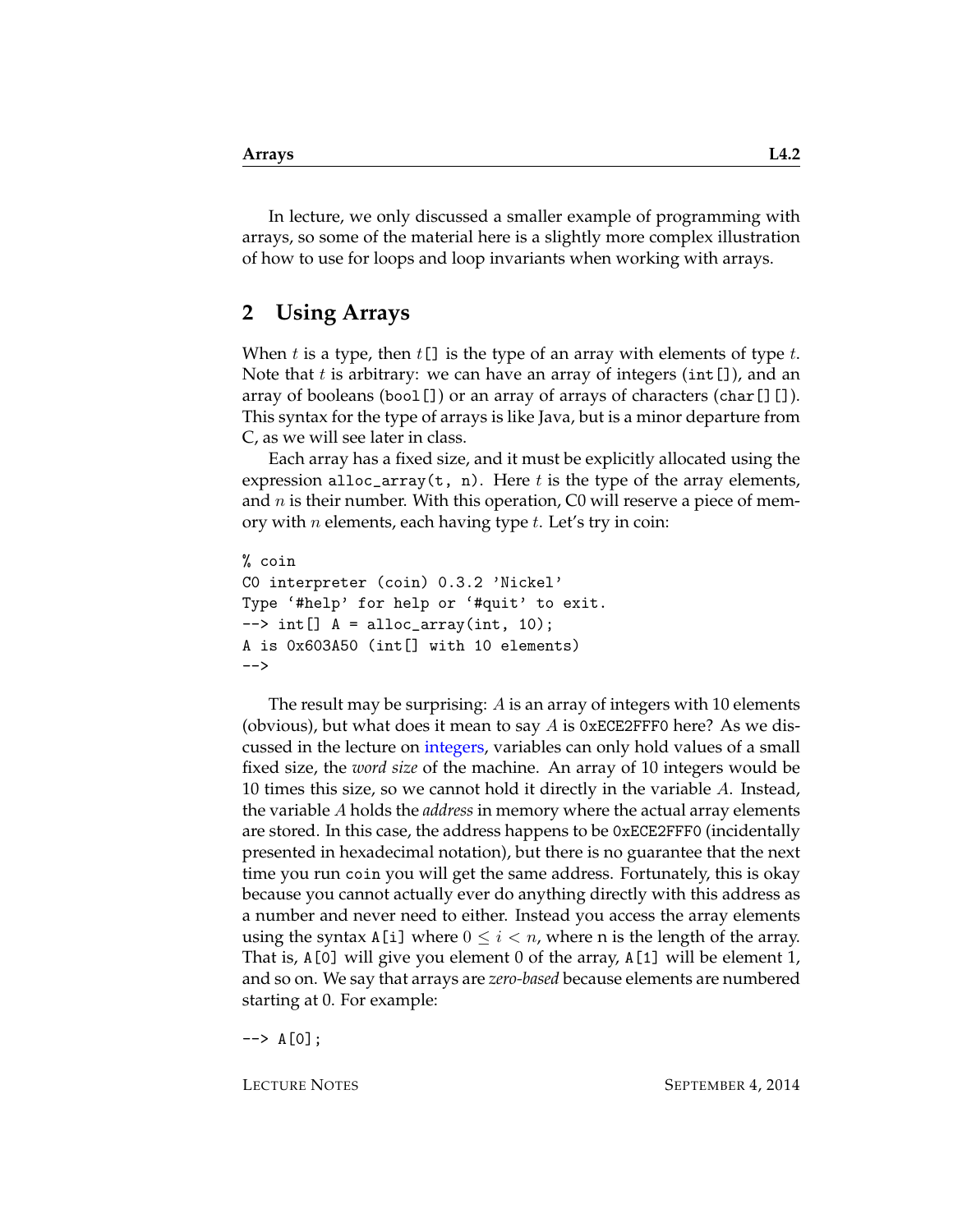```
0 (int)
\leftarrow > A[1];
0 (int)
\leftarrow > A[2];
0 (int)
\leftarrow > A[10];
Error: accessing element 10 in 10-element array
Last position: <stdio>:1.1-1.6
\leftarrow > A[-1];
Error: accessing negative element in 10-element array
Last position: <stdio>:1.1-1.6
-->
```
We notice that after allocating the array, all elements appear to be 0. This is guaranteed by the implementation, which initializes all array elements to a default value which depends on the type. The default value of type int is 0. Generally speaking, one should try to avoid exploiting implicit initialization because for a reader of the program it may not be clear if the initial values are important or not.

We also observe that trying to access an array element not in the specified range of the array will lead to an error. In this example, the valid accesses are A[0], A[1], . . ., A[9] (which comes to 10 elements); everything else is illegal. And every other attempt to access the contents of the array would not make much sense, because the array has been allocated to hold 10 elements. How could we ever meaningfully ask what it's element number 20 is if it has only 10? Nor would it make sense to ask A[-4]. In both cases, coin and cc0 will give you an error message telling you that you have accessed the array outside the bounds. While an error is guaranteed in C0, in C no such guarantee is made. Accessing an array element that has not been allocated leads to *undefined behavior* and, in principle, anything could happen. This is highly problematic because implementations typically choose to just read from or write to the memory location where some element *would* be if it had been allocated. Since it has not been, some other unpredictable memory location may be altered, which permits infamous *buffer overflow attacks* which may compromise your machines.

How do we change an element of an array? We can use it on the lefthand side of an assignment. We can set  $A[i] = e$ ; as long as e is an expression of the right type for an array element. For example:

 $--> A[0] = 5; A[1] = 10; A[2] = 20;$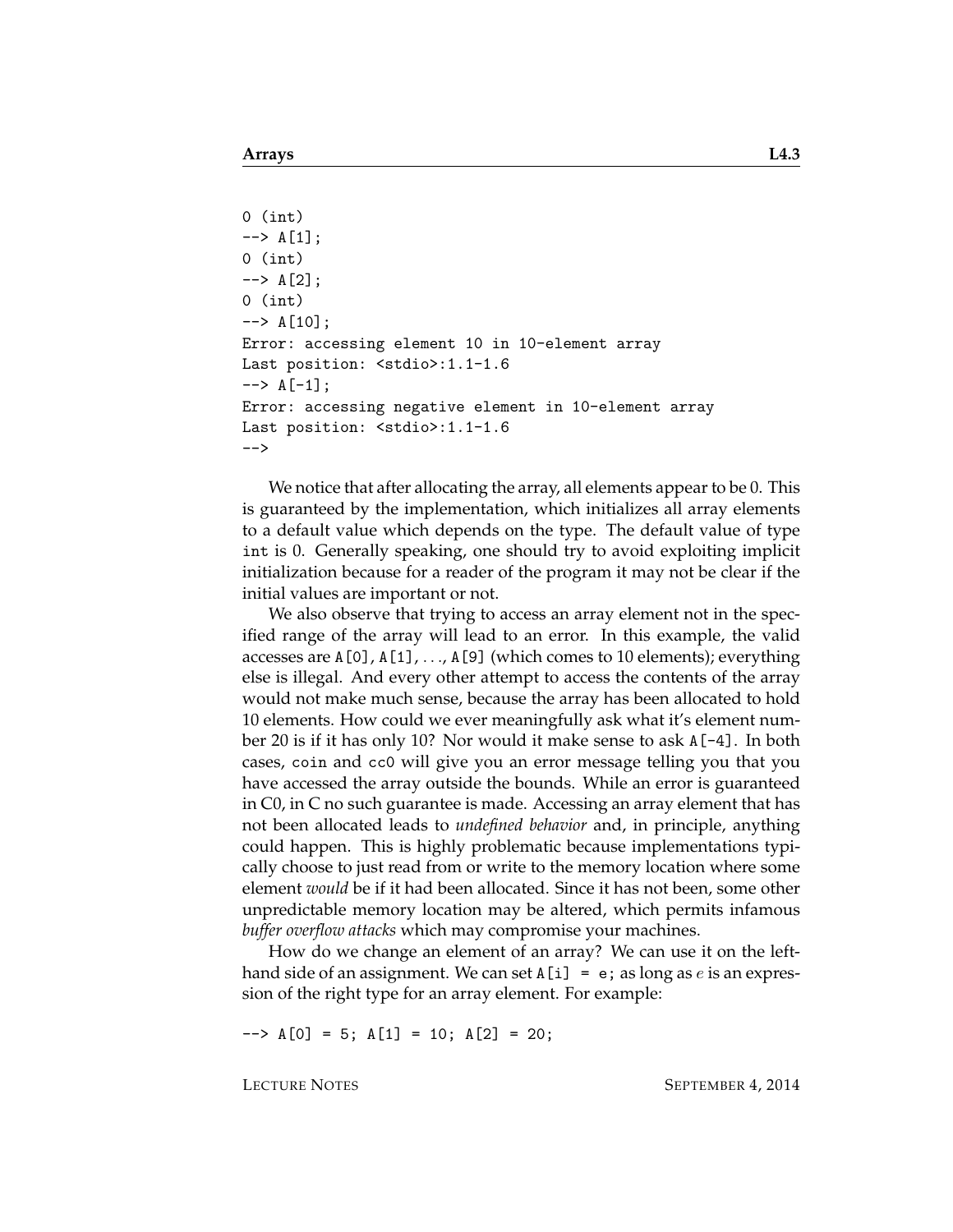$A[0]$  is  $5$  (int) A[1] is 10 (int) A[2] is 20 (int) -->

After these assignments, the contents of memory might be displayed as follows, where  $A = 0xECE2FFF0$ :

| ECE30000   |      |      |    |     |                                         |              |     |    |    |    |
|------------|------|------|----|-----|-----------------------------------------|--------------|-----|----|----|----|
| 0xECE2FFF0 |      | F4   | F8 | FC. |                                         | 04           | 08  | 0C | 10 | 14 |
|            |      | 10   | 20 | 10  |                                         | $\mathbf{0}$ | l 0 |    |    |    |
|            | AM01 | A[1] |    |     | A[2] A[3] A[4] A[5] A[6] A[7] A[8] A[9] |              |     |    |    |    |

Recall that an assignment (like  $A[0] = 5$ ;) is a statement and as such has an effect, but no value. coin will print back the effect of the assignment. Here we have given three statements together, so all three effects are shown. Again, exceeding the array bounds will result in an error message and the program aborts, because it does not make sense to store data in an array at a position that is outside the size of that array.

```
\left[-\right] \leftarrow \left[\right.10\right] = 100;
Error: accessing element 10 in 10-element array
Last position: <stdio>:1.1-1.6
-->
```
### **3 Using For-Loops to Traverse Arrays**

A common pattern of access and traversal of arrays is for-loops, where an index  $i$  is counted up from 0 to the length of the array. To continue the example above, we can assign  $i^3$  to the ith element of the array as follows:

```
\left(-\right) for (int i = 0; i < 10; i++)
... A[i] = i * i * i;\left[-\right] \left[6\right];
216 (int)
-->
```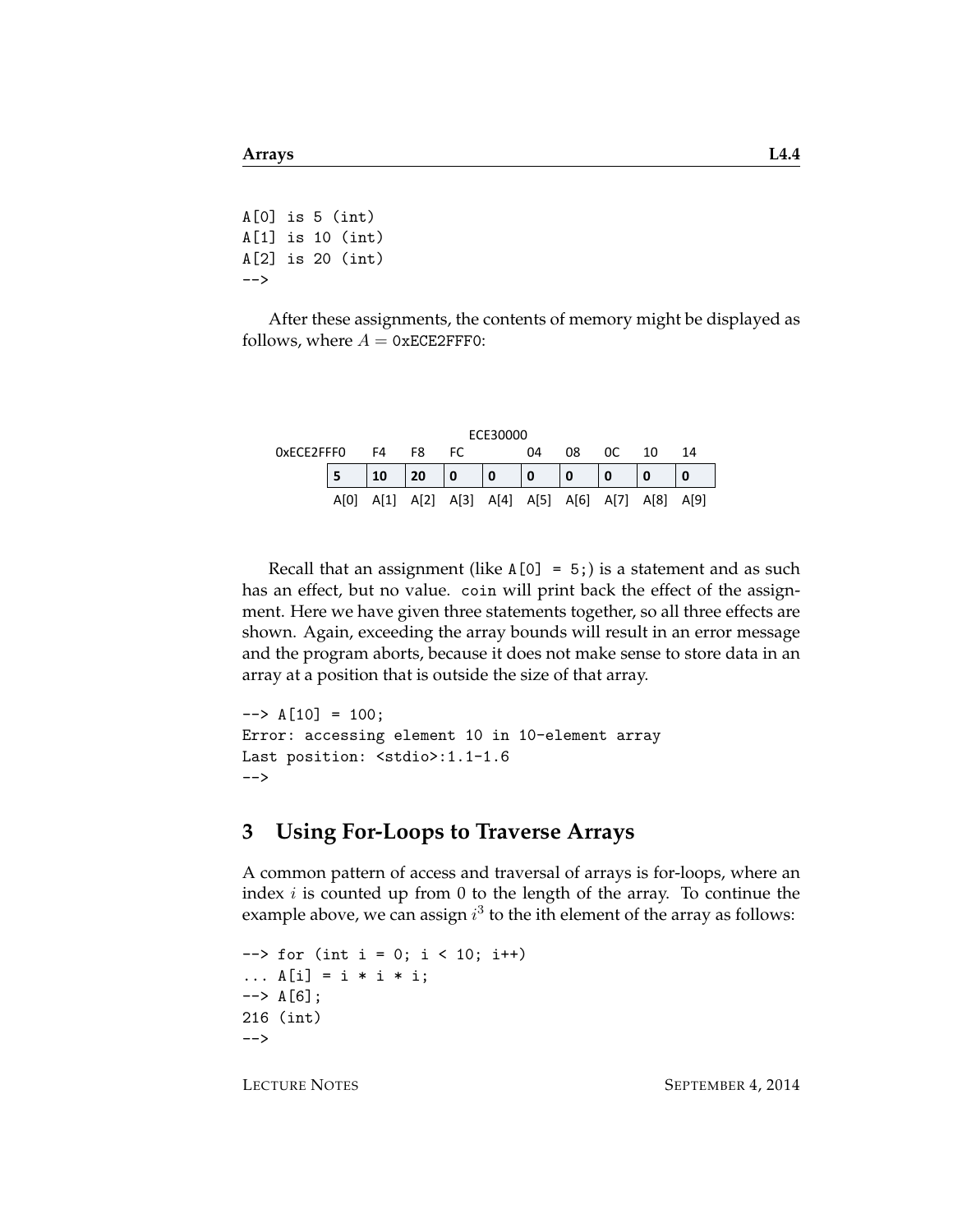Characteristically, the exit condition of the loop tests for  $i \lt n$  where i is the array index and  $n$  is the length of the array (here 10).

After we type in the first line (the header of the for-loop), coin responds with the prompt  $\dots$  instead of  $\rightarrow$ . This indicates that the expression or statement it has parsed so far is incomplete. We complete it by supplying the body of the loop, the assignment  $A[i] = i * i * i;$ . Note that no assignment effect is printed. This is because the assignment is part of a loop. In general, coin will only print effects of top-level statements such as assignments, because when a complicated program is executed, a huge number of effects could be taking place.

### **4 Specifications for Arrays**

When we use loops to traverse arrays, we need to make sure that all the array accesses are in bounds. In many cases this is evident, but it can be tricky in particular if we have two-dimensional data (for example, images). As an aid to this reasoning, we state an explicit loop invariant which expresses what will be true on every iteration of the loop.

To illustrate arrays, we develop a function that computes an array of the first *n* Fibonacci numbers, starting to count from 0. It uses the recurrence:

$$
f_0 = 0
$$
  
\n
$$
f_1 = 1
$$
  
\n
$$
f_{n+2} = f_{n+1} + f_n \quad \text{for } n \ge 0
$$

When we represent  $f_n$  in an array as  $A[n]$ , we can write the recurrence directly as a loop operating on the array:

```
int[] fib(int n) {
 int[] F = alloc_array(int, n);
 F[0] = 0;F[1] = 1;for (int i = 0; i < n; i++)F[i+2] = F[i+1] + F[i];return F;
}
```
This looks straightforward. Is there a problem with the code or will it run correctly? In order to understand whether this function works correctly, we systematically develop a specification for it. Before you read on, can you spot a bug in the code? Or can you find a reason why it will work correctly?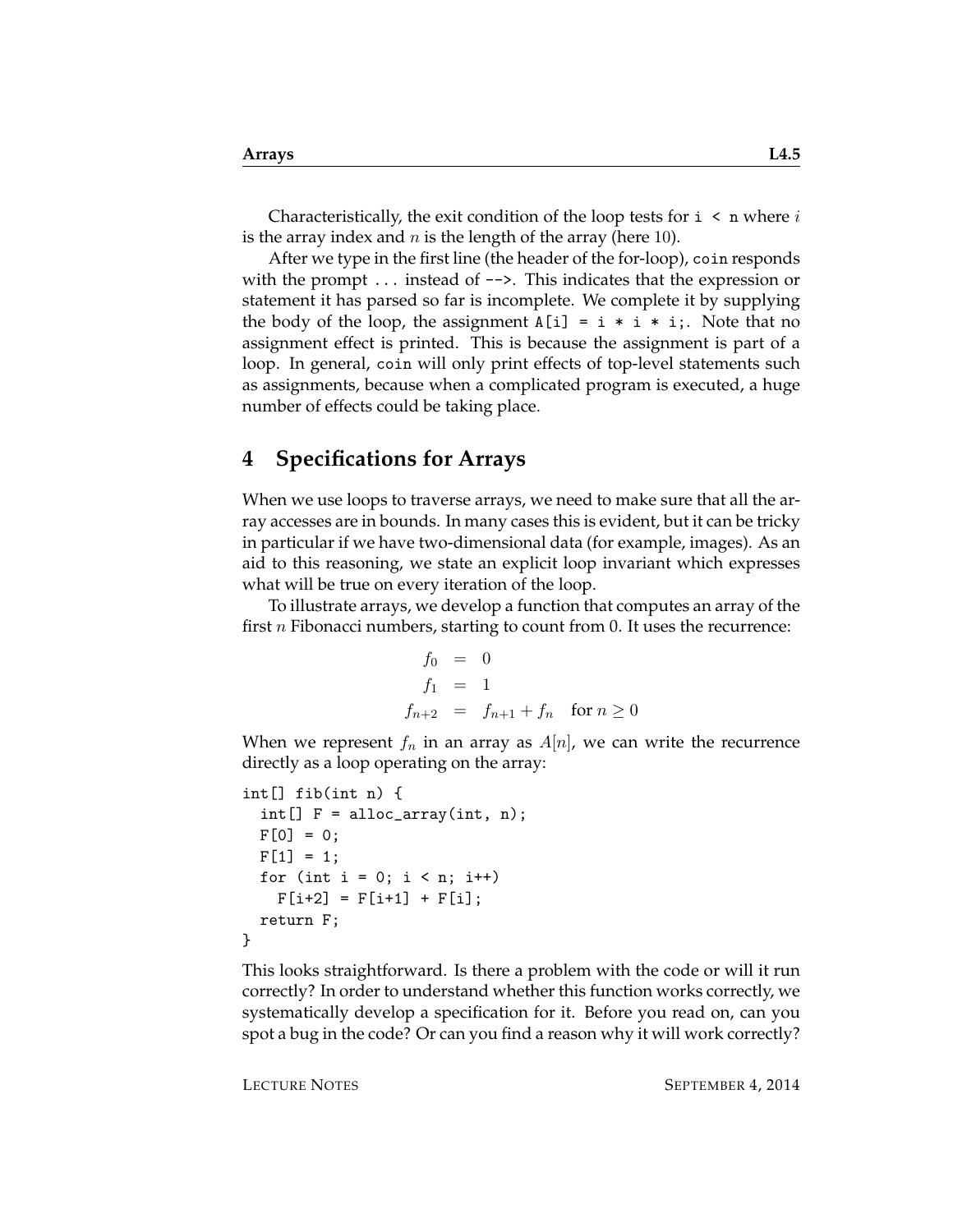Allocating an array will also fail if we ask for a negative number of elements. Since the number of elements we ask for in alloc\_array(int, n) is n, and n is a parameter passed to the function, we need to add  $n \geq 0$  into the precondition of the function. In return, the function can safely promise to return an array that has exactly the size  $n$ . This is a property that the code using, e.g., fib(10) has to rely on. Unless the fib function promises to return an array of a specific size, the user has no way of knowing how many elements in the array can be accessed safely without exceeding its bounds. Without such a corresponding postcondition, code calling fib(10) could not even safely access position 0 of the array that fib(10) returns.

For referring to the length of an array, C0 contracts have a special function \length(A) that stands for the number of elements in the array A. Just like the \result variable, the function \length is part of the contract language and cannot be used in C0 program code. Its purpose is to be used in contracts to specify the requirements and behavior of a program. For the Fibonacci function, we want to specify the postcondition that the length of the array that the function returns is  $n$ .

```
int[] fib(int n)
//@requires n \geq 0;
//@ensures \length(\result) == n;
{
  int[] F = alloc_array(int, n);
 F[0] = 0;F[1] = 1;for (int i = 0; i < n; i++) {
      F[i+2] = F[i+1] + F[i];}
 return F;
}
```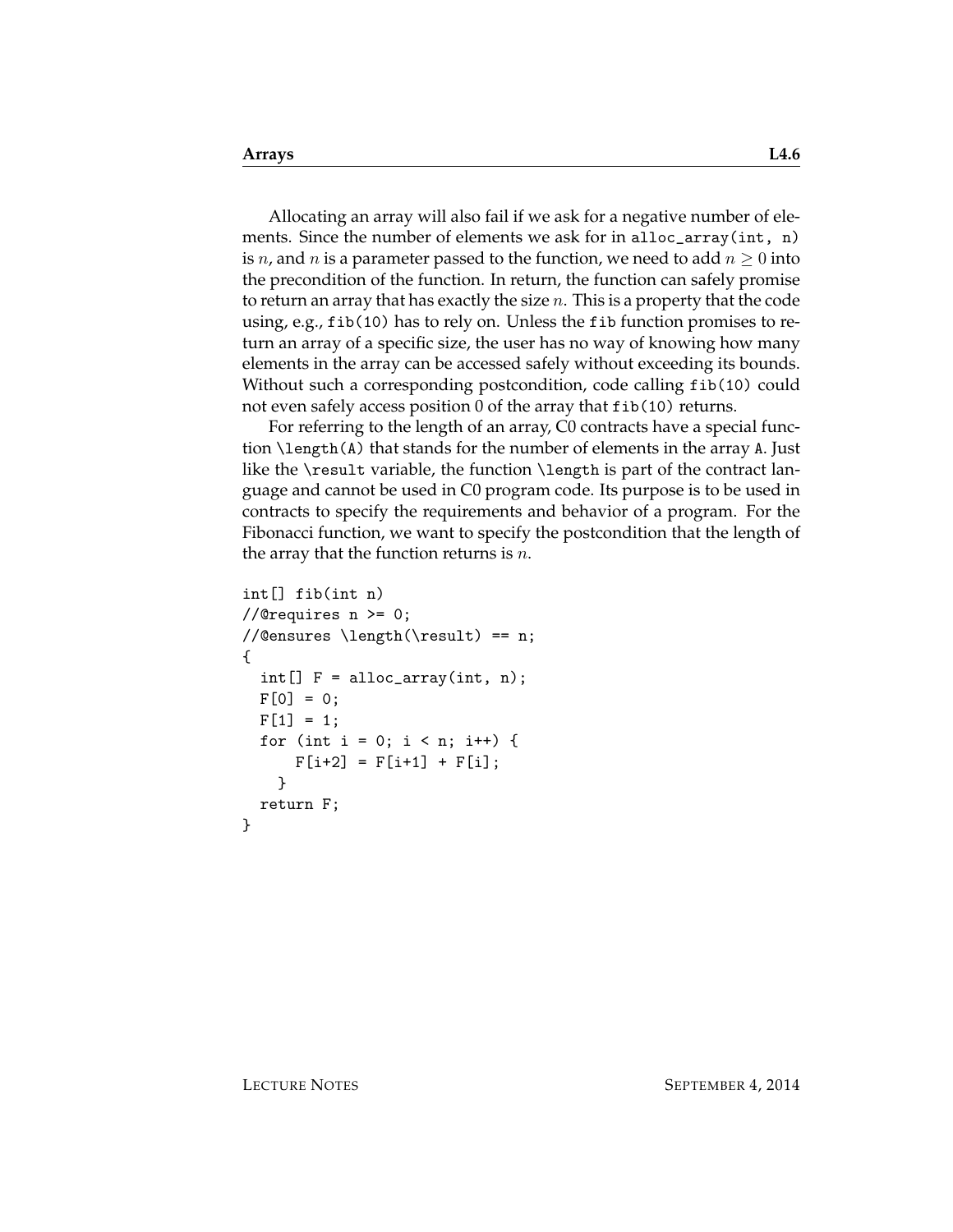# **5 Loop Invariants for Arrays**

By writing specifications, we should convince ourselves that all array accesses will be within the bounds. In the loop, we access  $F[i]$ , which would raise an error if  $i$  were negative, because that would violate the lower bounds of the array. So we need to specify a loop invariant that ensures  $i \geq 0$ .

```
int[] fib(int n)
//@requires n \geq 0;
//@ensures \length(\result) == n;
{
  int[] F = alloc_array(int, n);
 F[0] = 0;F[1] = 1;for (int i = 0; i < n; i++)//@loop_invariant i >= 0;
   {
     F[i+2] = F[i+1] + F[i];}
 return F;
}
```
Clearly, if  $i \geq 0$  then the other array accesses F[i+1] and F[i+2] also will not violate the lower bounds of the array, because  $i + 1 \ge 0$  and  $i + 2 \ge 0$ . Will the program work correctly now?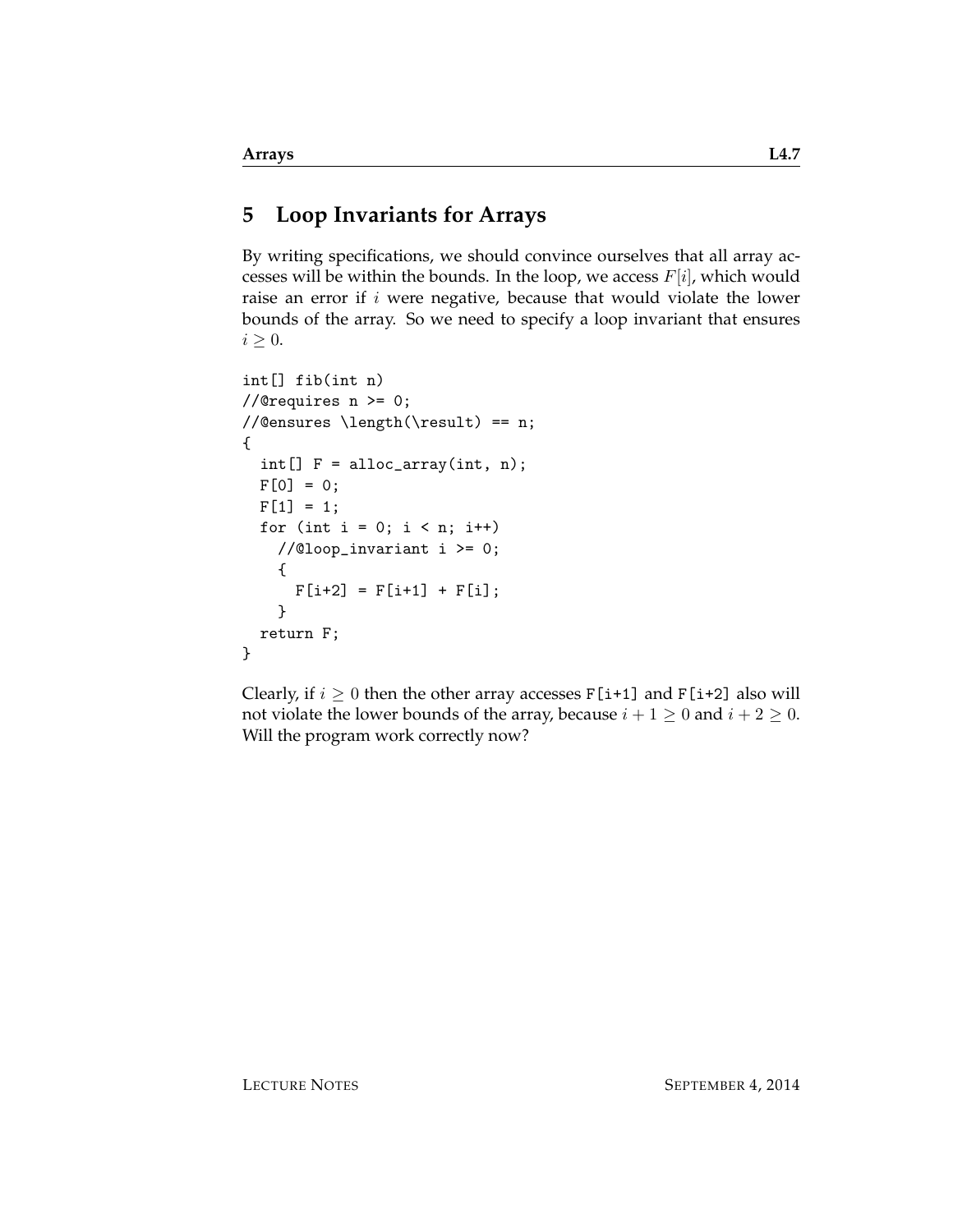The big issue with the code is that, even though the code ensures that no array access exceeds the lower bound 0 of the array F, we do not know whether the upper bounds of the array i.e.,  $\lambda(F)$ , which equals n, is always respected. For each array access, we need to ensure that it is within the bounds. In particular, we need to ensure  $i < n$  for array access  $F[i]$  and the condition  $i + 1 < n$  for array access  $F[i+1]$  and the condition  $i + 2 < n$ for  $F[i+2]$ . But this condition does not work out, because the loop body also runs when  $i = n - 1$ , at which point  $i + 2 = (n - 1) + 2 = n + 1 < n$ does not hold, because we have allocated array  $F$  to have size  $n$ .

We can also easily observe this bug by using coin.

```
% coin fibc.c0 -d
Coin 0.2.9 'Penny'(r10, Fri Jan 6 22:08:54 EST 2012)
Type '#help' for help or '#quit' to exit.
\leftarrow \rightarrow fib(5);
Error: accessing element 5 in 5-element array
Last position: fibc.c0:11.7-11.30
                fib from <stdio>:1.1-1.7
```
Consequently, we need to stop the loop earlier and can only continue as long as  $i + 2 < n$ . Since the loop condition in a for loop can be any boolean expression, we could trivially ensure this by changing the loop as follows:

```
int[] fib(int n)
//@requires n \ge 0;
//@ensures \length(\result) == n;
{
  int[] F = alloc_array(int, n);
 F[0] = 0;
 F[1] = 1;for (int i = 0; i+2 < n; i++)//@loop_invariant i >= 0;{
     F[i+2] = F[i+1] + F[i];}
  return F;
}
```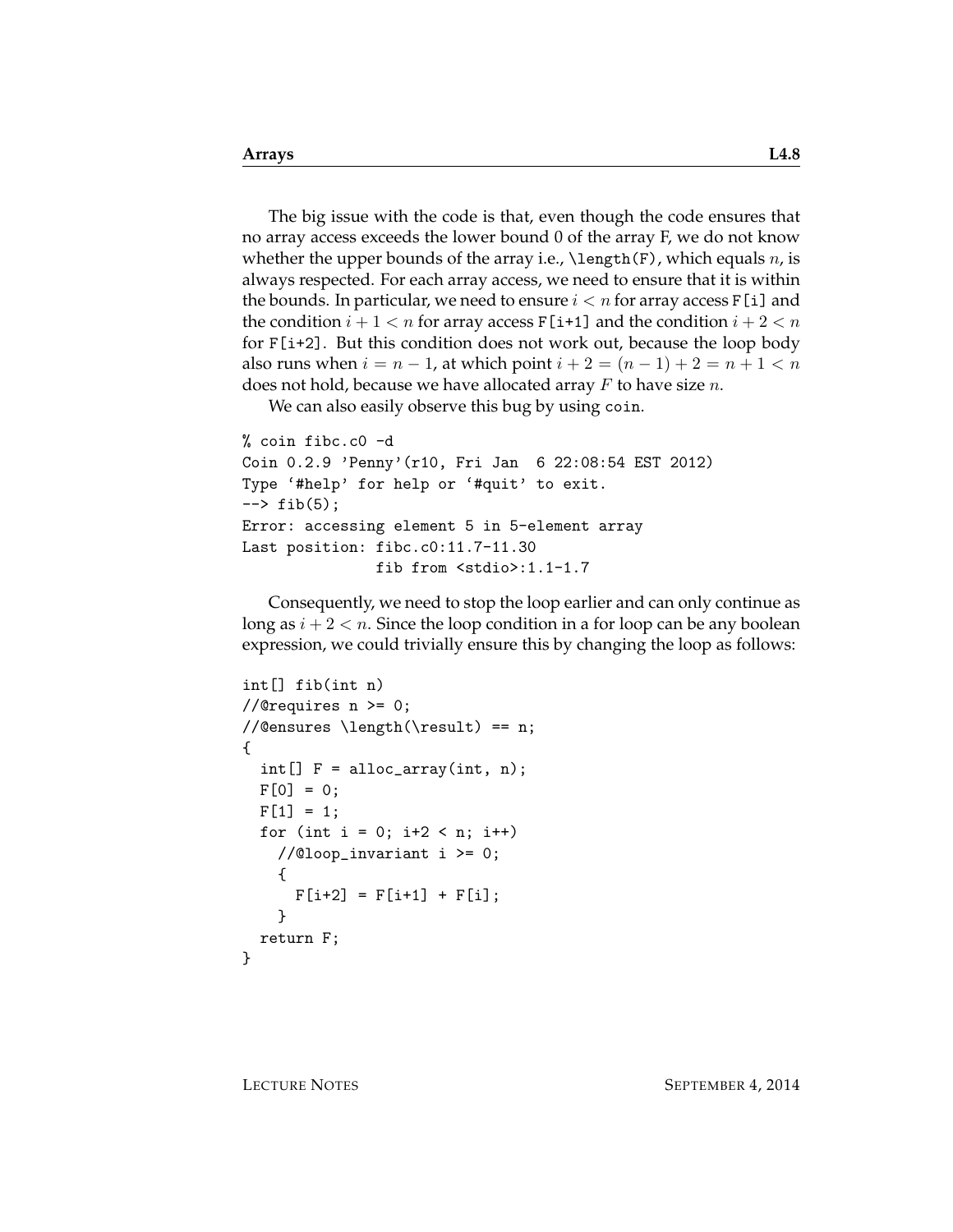Since it can be more convenient to see the exact bounds of a for loop, we can replace the loop condition  $i + 2 < n$  by  $i < n - 2$  since both are equivalent. It does not make much difference, which one we use, but the latter can be more intuitive to determine how long a loop iterates to complete.

```
int[] fib(int n)
//@requires n >= 0;
//@ensures \length(\result) == n;
{
 int[] F = alloc_array(int, n);
 F[0] = 0;F[1] = 1;for (int i = 0; i < n-2; i++)//@loop_invariant i >= 0;
   {
     F[i+2] = F[i+1] + F[i];}
 return F;
}
```
This program looks good and will behave well after a number of tests. Is it correct? Before you read on, find an answer yourself.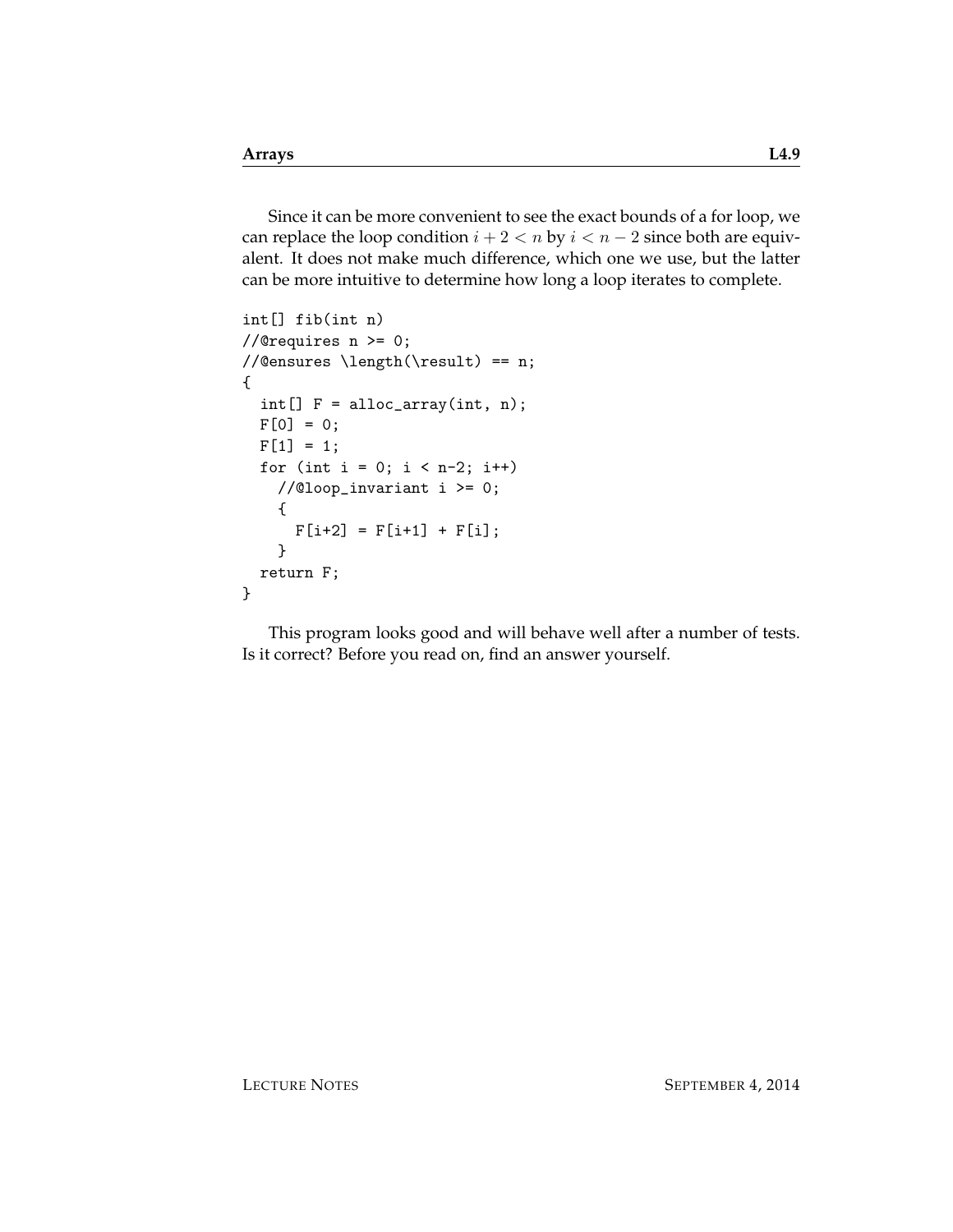When we verify the previous program, we suddenly realize that there are two array accesses for which we have not yet convinced ourselves that they will access within bounds. The two array accesses F[0] and F[1] before the loop. And in fact, they may fail when we run coin.

We can also easily exhibit this bug with coin on either fibe.c0 or fibd.c0

```
% coin fibe.c0 -d
Coin 0.2.9 'Penny'(r10, Fri Jan 6 22:08:54 EST 2012)
Type '#help' for help or '#quit' to exit.
\leftarrow \rightarrow fib(5);
0xFF4FF780 (int[] with 5 elements)
\leftarrow \rightarrow fib(2);
0xFF4FF760 (int[] with 2 elements)
\leftarrow \rightarrow fib(1);
Error: accessing element 1 in 1-element array
Last position: fibe.c0:7.3-7.12
                 fib from <stdio>:1.1-1.7
--> fib(0);
Error: accessing element 0 in 0-element array
Last position: fibe.c0:6.3-6.12
                 fib from <stdio>:1.1-1.7
-->
```
To solve this issue we add tests that only run them if the array is big enough to contain that entry.

```
See fibf.c0
```

```
int[] fib(int n)
//@requires n \geq 0;
//@ensures \length(\result) == n;
{
 int[] F = alloc_array(int, n);if (n > 0) F[0] = 0; /* line 0 */
 if (n > 1) F[1] = 1; /* line 1 */
 for (int i = 0; i < n-2; i++)//@loop_invariant i >= 0;
   {
     F[i+2] = F[i+1] + F[i]; /* line 2 */
   }
 return F;
}
```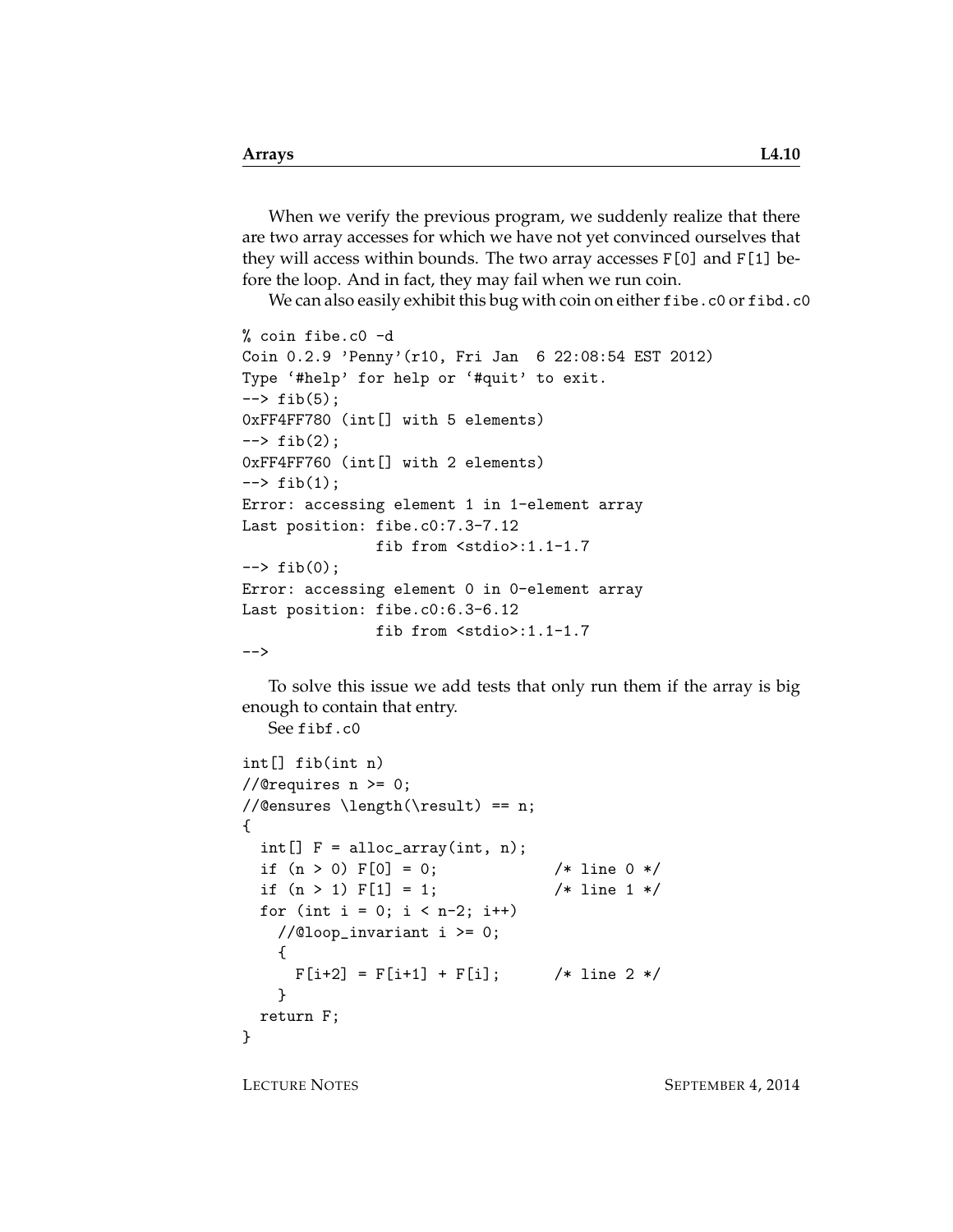### **6 Proving Correctness: Loop Invariants**

The loop invariant states a property that must be true **just before the exit condition is tested**. Variable *i* is initialized to 0 with  $i = 0$  when the for loop begins. Clearly,  $i$  is incremented each time around the loop (with the step statement i++ which is the same as  $i = i+1$ , so i will always be greater or equal to 0. Let us prove this precisely.

- **Init:** When we enter the loop for the first time, the for loop initialization assigns i = 0 so  $i \geq 0$ .
- **Preservation:** Assume that  $i \geq 0$  (the loop invariant) when we enter the loop, we have to show it still holds after we traverse the loop body once. We obtain the next value of the loop by executing  $i = i+1$  so the new value of  $i$ , written  $i'$ , will only be bigger, so it must still be greater of equal to 0, thus  $i' = i + 1 \geq 0$ .

A subtle point: we are in two's complement arithmetic, but  $i+1$  cannot overflow since *i* is bounded from above by  $n-2$ .

### **7 Proving Correctness: Array Bounds**

Now we have verified the loop invariant but still need to verify that all array accesses are guaranteed to be in bounds, otherwise the program still would not run correctly.

- 1. In line 0 we assign to F[0]. If the length of the array F (which is n) were 0, this would be out of bounds. But we check that  $n > 0$  in the if statement so that the assignment only takes place if there is at least one element in the array, labeled F[0].
- 2. Similarly, in line 1 we access F[1], but this is okay because we only access it if  $n > 1$ .
- 3. In line 2, we access  $F[i+2]$ ,  $F[i+1]$  and  $F[i]$ . By the loop invariant we know that  $i + 2$ ,  $i + 1$ , and i are all greater than or equal to 0, because  $i \geq 0$ . Since we only enter the loop body if the loop condition  $i < n-2$  holds, and n is the length of array, we also know that  $i+2$ is less than the length of the array (and so are  $i+1$  and i because they are only smaller). So all three accesses must always be in bounds.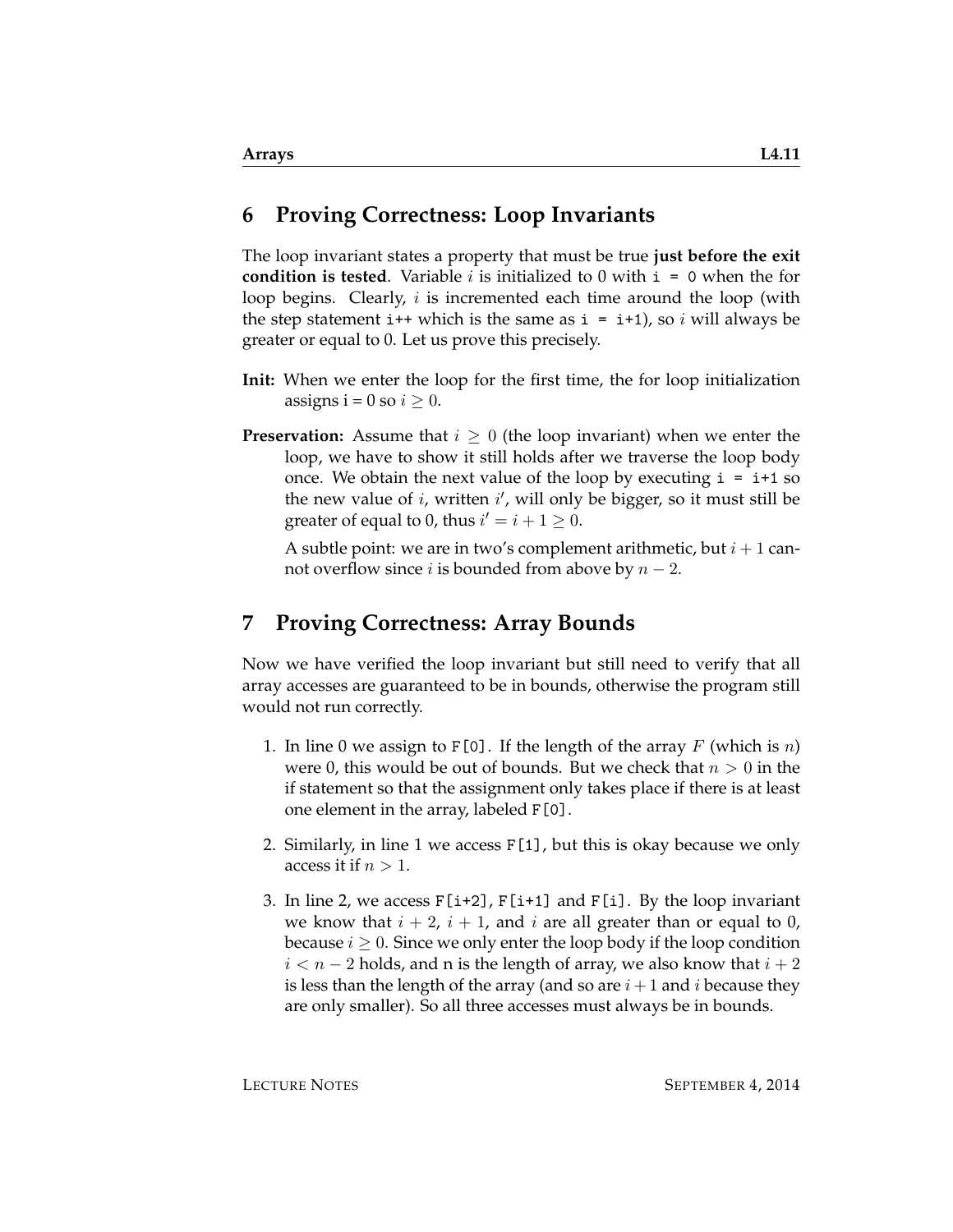In the last case, we do not reason about how the loop operates but rely solely on the loop invariant and loop condition instead. This is crucial, since the loop invariant and condition are supposed to contain all the relevant information about the relevant effect of the loop. In particular, our reasoning about the array accesses does not depend on understanding what exactly the loop does after, say, 5 iterations or where *i* started and how it evolved since. All that matters is whether we can conclude from the loop invariant  $i \geq 0$  and the loop condition  $i < n-2$  that the array accesses are okay. In this way, loop invariants have the effect of entirely localizing our reasoning to one general scenario to consider for the loop body. This is how loop invariants can greatly simplify our understanding of programs and ensure we have implemented them correctly.

Similar effects occur in other scenarios where our understanding of the behavior of loops becomes entirely focused on a local question of a single behavior just by virtue of being able to reason from the loop invariant. Needless to say, before we use a loop invariant in our reasoning about the behavior of the code, we should convince ourselves that the loop invariant is correct by a proof.

#### **8 Aliasing**

We have seen assignments to array elements, such as  $A[0] = 0$ ; But we have also seen assignments to array variables themselves, such as

```
int[] A = alloc_array(int, n);
```
What do they mean? To explore this, we separate the declaration of array variables (here:  $F$  and  $G$ ) from assignments to them.

```
% coin -d fibf.c0
Coin 0.2.9 'Penny'(r10, Fri Jan 6 22:08:54 EST 2012)
Type '#help' for help or '#quit' to exit.
\left[-\right] \left[-\right] \left[\right] \left[\right]\left[-\right] \left[ \begin{array}{c} 1 \\ 0 \end{array} \right]\leftarrow > F = fib(15);
F is 0xF6969A80 (int[] with 15 elements)
\left[-\right] G[2];
Error: uninitialized value used
Last position: <stdio>:1.1-1.5
--> G = F;
```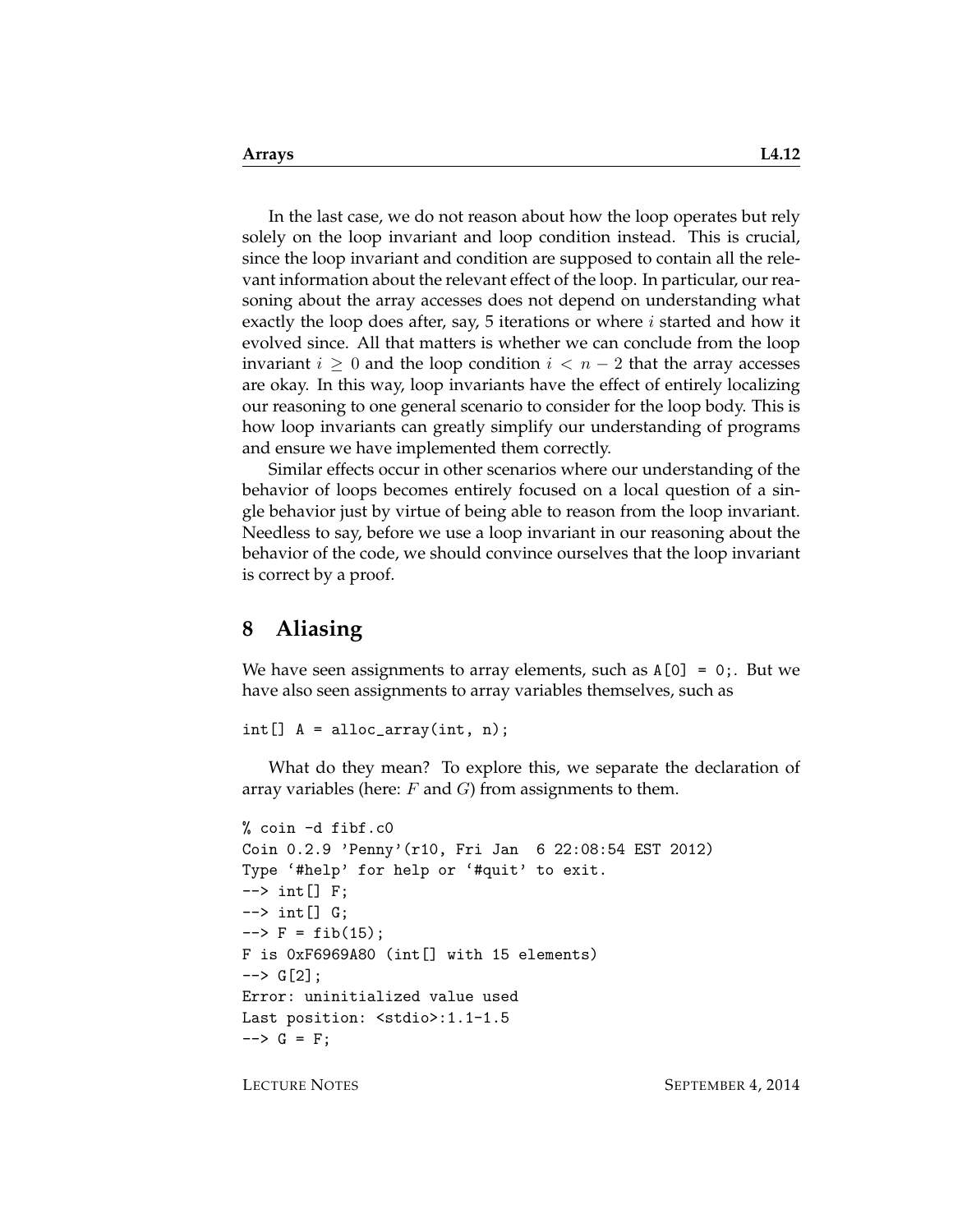```
G is 0xF6969A80 (int[] with 15 elements)
\leftarrow > G = fib(10);
G is 0xF6969A30 (int[] with 10 elements)
-->
```
The first assignment to  $F$  is as expected: it is the address of an array of Fibonacci numbers with 15 elements. The use of  $G$  in  $G[2]$ , of course, cannot succeed, because we have only declared G to have a type of integer arrays, but did not assign any array to G.

Afterwards, however, when we assign  $G = F$ , then G and F (as variables) *hold the same address*! Holding the same address means that F and G are *aliased*. When we make the second assignment to G (changing its value) we get a new array, which is in fact smaller and definitely no longer aliased to  $F$  (note the different address). Aliasing (or the lack thereof) is crucial, because modifying one of two aliased arrays will also change the other. For example:

```
% coin
Coin 0.2.9 'Penny'(r10, Fri Jan 6 22:08:54 EST 2012)
Type '#help' for help or '#quit' to exit.
\left[-\right] int[] A = alloc_array(int, 5);
A is 0xE8176FF0 (int[] with 5 elements)
\left[-\right] B = A;
B is 0xE8176FF0 (int[] with 5 elements)
\left[-\right] = 42;
A[0] is 42 (int)
--> B[0];
42 (int)
-->
```
C0 has no built-in way to copy from one array to another (ultimately we will see that there are multiple meaningful ways to copy arrays of more complicated types). Here is a simple function to copy arrays of integers.

```
/* file copy.c0 */
int[] array_copy(int[] A, int n)
//@requires 0 \leq n && n \leq \operatorname{length}(A);
//@ensures \length(\result) == n;
{
  int[] B = alloc_array(int, n);
```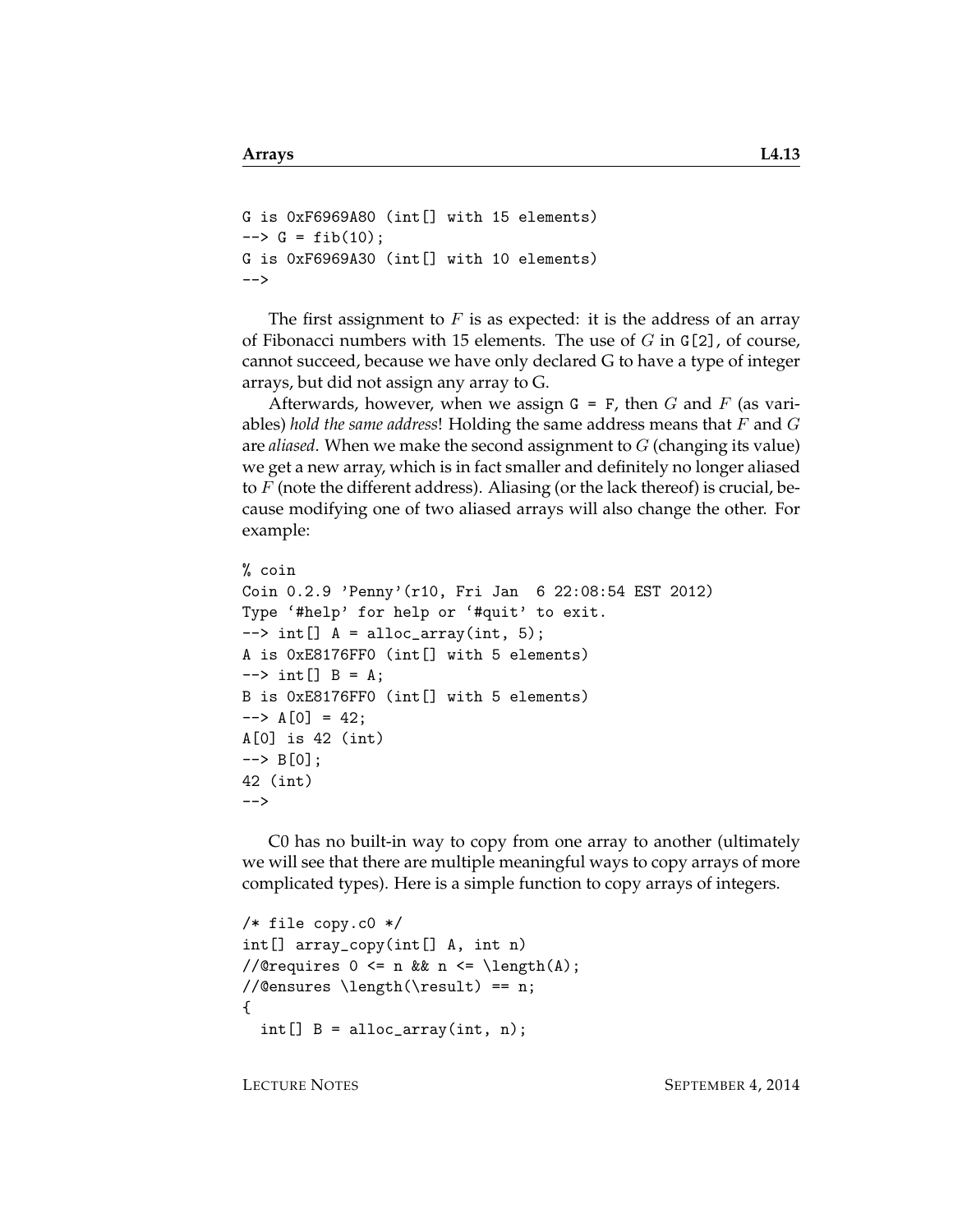```
for (int i = 0; i < n; i++)//@loop_invariant 0 \leq i;B[i] = A[i];return B;
}
```
For example, we can create  $B$  as a copy of  $A$ , and now assigning to the copy of  $B$  will not affect  $A$ . We will invoke coin with the  $-d$  flag to make sure that if a pre- or post-condition or loop invariant is violated we get an error message.

```
% coin copy.c0 -d
Coin 0.2.9 'Penny'(r10, Fri Jan 6 22:08:54 EST 2012)
Type '#help' for help or '#quit' to exit.
\left[-\right] int[] A = alloc_array(int, 10);
A is 0xF3B8DFF0 (int[] with 10 elements)
\left(-\right) for (int i = 0; i < 10; i++) A[i] = i*i;
\left[-\right] int[] B = array_copy(A, 10);
B is 0xF3B8DFB0 (int[] with 10 elements)
\left[-\right] B[9];
81 (int)
--> A[9] = 17;A[9] is 17 (int)
--> B[9];
81 (int)
-->
```